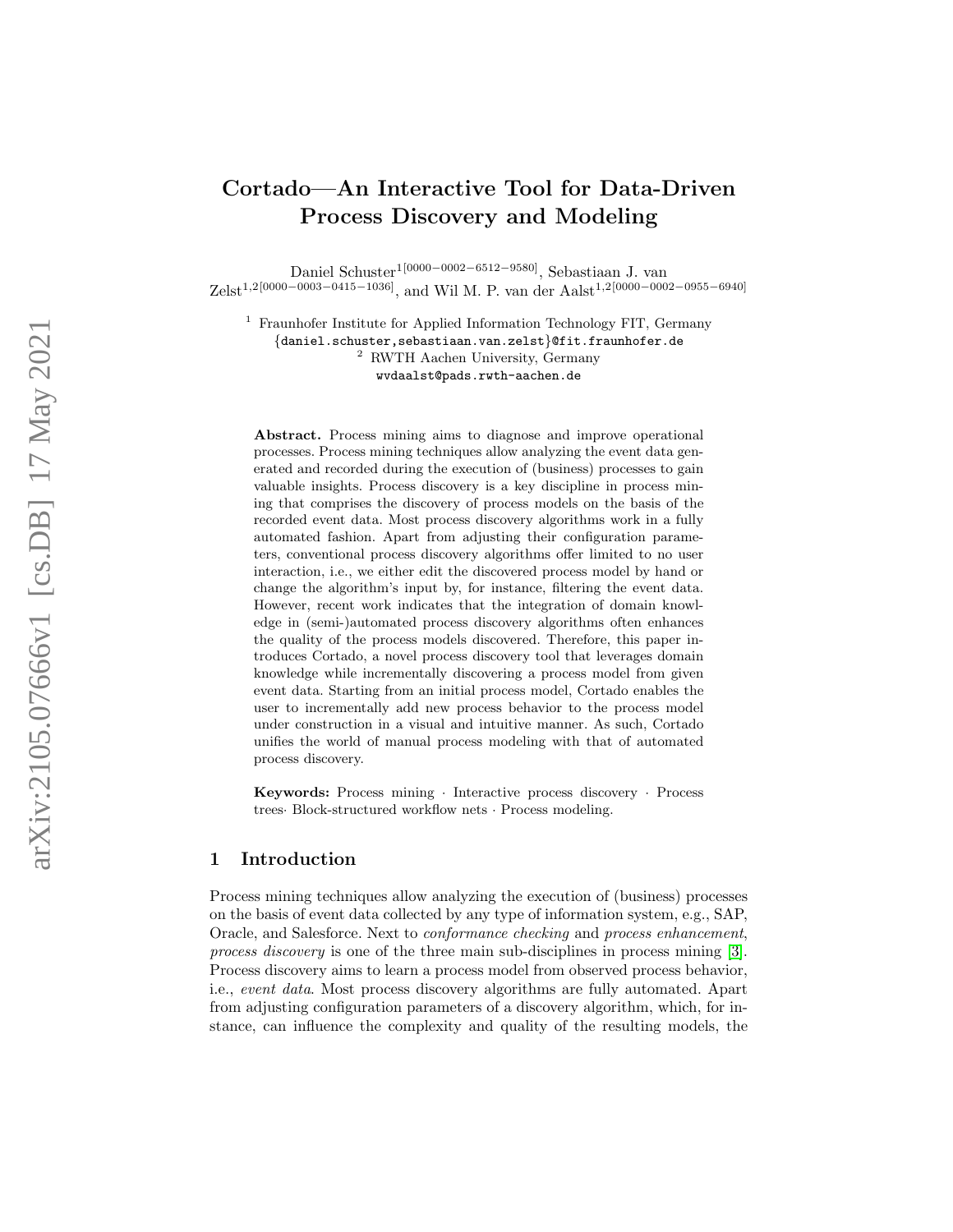<span id="page-1-0"></span>

Fig. 1: Overview of Cortado's core functionality. The user discovers an initial model from user-selected process behavior. Next, the obtained process model can be incrementally extended by new process behavior from the event log. In addition, the user can edit the process model anytime and compare it with the event log

user has no direct option to steer or interact with the algorithm. Further (indirect) user interaction is limited to either changing the input, i.e., the event data fed into the discovery algorithm, or manipulating the output, i.e., the discovered process model. Thus, conventional process discovery algorithms work like a black box from the user's perspective.

Several studies indicate that exploiting domain knowledge within (semi-) automated process discovery leads to better process models [\[6,](#page-10-1)[4\]](#page-10-2). Recent work has proposed the tool ProDiGy [\[5\]](#page-10-3), allowing the user to interact with automated process discovery. However, the tool approaches the user-interaction from a modeling-perspective, i.e., a human modeler supported by the underlying algorithms (including an auto-complete option) is central to the tool and makes the design decisions for the model. Thus, model creation is still a largely manual endeavor.

This paper introduces Cortado, an interactive tool for data-driven process discovery and modeling. Cortado exploits automated process discovery to construct process models from event data in an incremental fashion. Main functionalities of our tool are visualized in [Figure 1.](#page-1-0) The central idea of Cortado is the incremental discovery of a process model, which is considered to be "under construction". Cortado thereby utilizes the user's domain knowledge by delegating the decision to the user, which is about selecting the observed process behavior that gets added to the process model.

Cortado allows for discovering an initial process model from a user-selected subset of observed process behavior with a conventional process discovery algorithm (see Discover in [Figure 1\)](#page-1-0). Alternatively, one can also import a process model into Cortado. Cortado allows incrementally extending an initially given process model, which is either imported or discovered, by adding process behavior that is not yet described by the process model "under construction". Thus, the user is required to incrementally select process behavior from the event log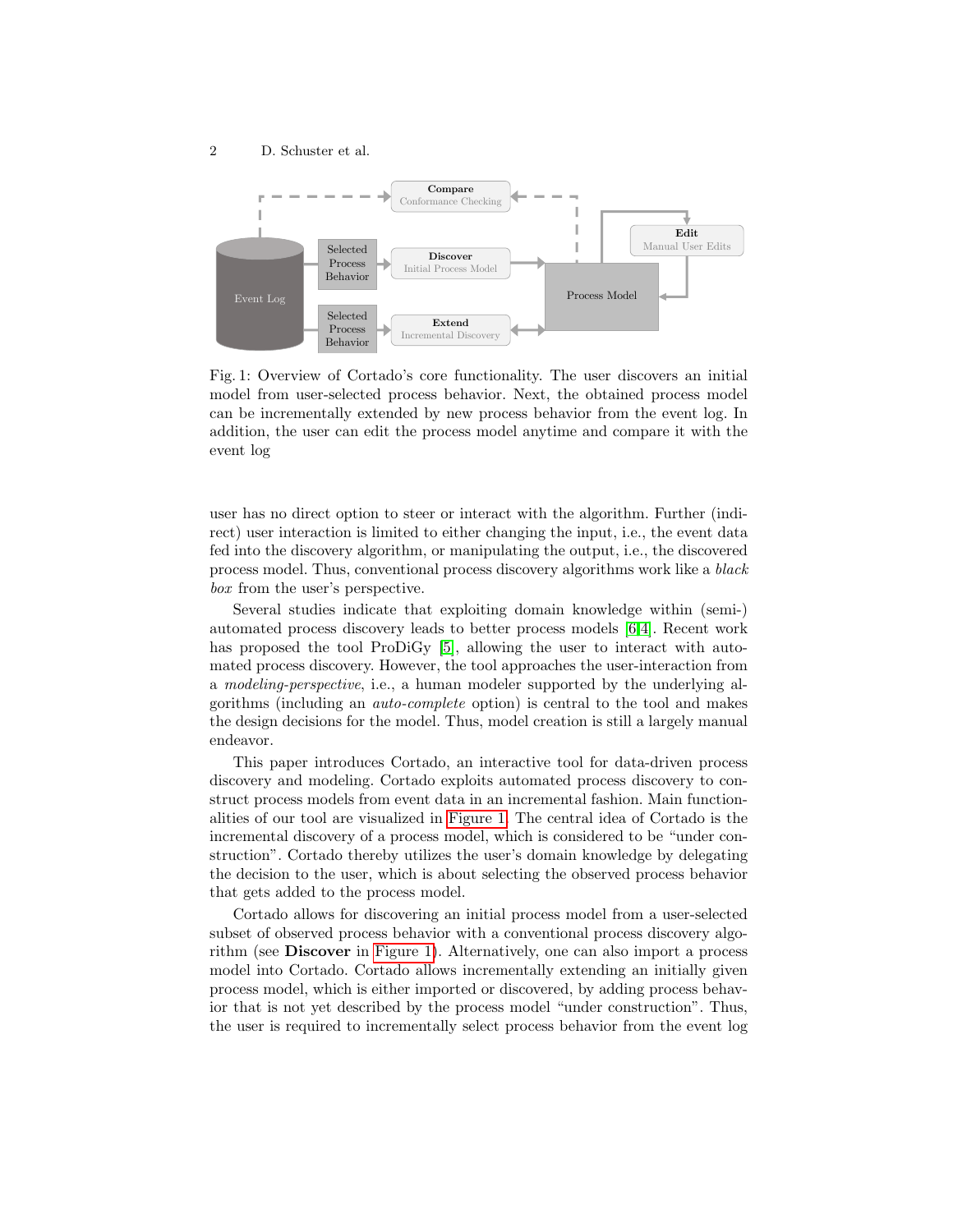and to perform incremental process discovery. Our incremental discovery algorithm [\[10\]](#page-10-4) takes the current process model and the selected process behavior and alters the process model such that the selected process behavior is described by the resulting model (see Extend in [Figure 1\)](#page-1-0). By incrementally selecting process behavior, the user guides the incremental process discovery algorithm by providing feedback on the correctness of the observed event data. The user therefore actively selects the process behavior to be added. Since the incremental process discovery approach allows users to undo/redo steps at any time, they have more control over the process discovery phase of the model compared to conventional approaches. To improve the flexibility of Cortado, a process model editor is also embedded, allowing the user to alter the process model at any time (see Edit in [Figure 1\)](#page-1-0). Furthermore, feedback mechanisms are implemented that notify the user of the quality of the discovered process models (see Compare in [Figure 1\)](#page-1-0).

The remainder of this paper is structured as follows. In [Section 2,](#page-2-0) we briefly introduce background knowledge. In [Section 3,](#page-4-0) we explain the algorithmic foundation of Cortado, i.e., the incremental process discovery approach. In [Section 4,](#page-5-0) we present our tool and explain its main functionality and usage. In [Section 5,](#page-9-0) we briefly describe the underlying implementation. [Section 6](#page-9-1) concludes the paper.

# <span id="page-2-0"></span>2 Background

In this section, we briefly explain the concept of event data and present *process* trees, which is the process modeling formalism used by Cortado.

#### 2.1 Event Data

The information systems used in companies, e.g., Customer Relationship Management (CRM) and Enterprise Resource Planning (ERP) systems, track the performed activities during the executions of a process in great detail.

[Table 1](#page-3-0) presents a simplified example of such event data, i.e., referred to as an event log. Each row represents an event, a recording related to some *activity* instance of the process. For example, the first row indicates that a fine with identifier A1 was created on July 24, 2006. The next line/event records that the same fine was sent. Note that the corresponding expense for sending the fine was  $\epsilon$ 11.0, the Article of this violation is 157, the vehicle class is A, etc. Multiple rows have the same value for the Fine-column, i.e., often referred to as the *case identifier*; all these events are executed for the same instance of the process, e.g., for the same customer, the same patient, the same insurance claim, or, in the given case, for the same fine. We refer to the digital recording of a process instance as a case. As such, an event log, describes a collection of cases. In Cortado, we focus on trace variants, i.e., unique sequences of executed activities. For instance, for the fine A1 we observe the trace  $\langle Create\, Fine, Send$ Fine) and for the fine A100 (Create Fine, Send Fine, Insert Fine Notification, Add penalty, Send for Credit Collection. Note that, in general, there may be several cases for which the same sequence of activities has been performed.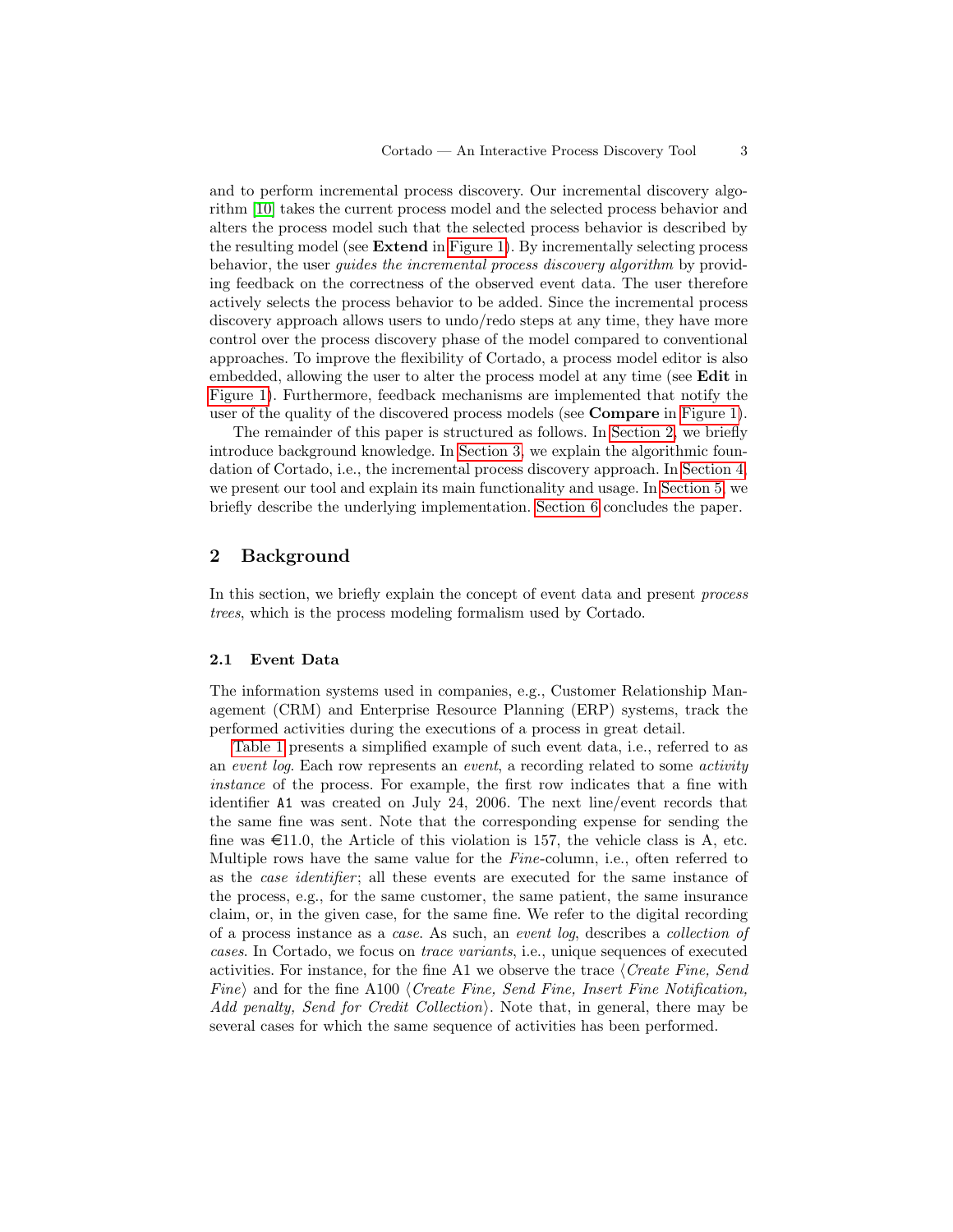<span id="page-3-0"></span>Table 1: Example (simplified) event data, originating from the Road Traffic Fine Management Process Event Log [\[8\]](#page-10-5). Each row records an activity executed in the context of the process. The columns record various data related to the corresponding fine and the activity executed.

| Fine             | Event                         | <b>Start</b> |                       |          | <i>Complete</i>   Amount   Notification   Expense   Payment   Article |          |          |          | Vehicle           | <b>Total</b> |
|------------------|-------------------------------|--------------|-----------------------|----------|-----------------------------------------------------------------------|----------|----------|----------|-------------------|--------------|
|                  |                               |              |                       |          |                                                                       |          |          |          | $\mathcal{C}lass$ | Payment      |
| A <sub>1</sub>   | Create Fine                   |              | 2006/07/24 2006/07/24 | 35.0     |                                                                       |          |          | 157      | А                 | 0.0          |
| A <sub>1</sub>   | Send Fine                     |              | 2006/12/05 2006/12/05 | 35.0     |                                                                       | 11.0     |          | 157      | $\mathbf{A}$      | 0.0          |
| A100             | Create Fine                   |              | 2006/08/02 2006/08/02 | 35.0     |                                                                       |          |          | 157      | $\mathbf{A}$      | 0.0          |
| A <sub>100</sub> | Send Fine                     |              | 2006/12/12 2006/12/12 | 35.0     |                                                                       | 11.0     |          | 157      | $\mathbf{A}$      | 0.0          |
| A100             | Insert Fine<br>Notification   |              | 2007/01/15 2007/01/15 | 35.0     | P                                                                     | 11.0     |          | 157      | $\mathbf{A}$      | 0.0          |
| A <sub>100</sub> | Add penalty                   |              | 2007/03/16 2007/03/16 | 71.5     | P                                                                     | 11.0     |          | 157      | $\mathbf{A}$      | 0.0          |
| A100             | Send for Credit<br>Collection |              | 2009/03/30 2009/03/30 | 71.5     | P                                                                     | 11.0     |          | 157      | $\mathbf{A}$      | 0.0          |
| A10000           | Create Fine                   |              | 2007/03/09 2007/03/09 | 36.0     |                                                                       |          |          | 157      | $\mathbf{A}$      | 0.0          |
| A10000           | Send Fine                     |              | 2007/07/17 2007/07/17 | 36.0     |                                                                       | 13.0     |          | 157      | $\mathbf{A}$      | 0.0          |
| A10000           | Add penalty                   |              | 2007/10/01 2007/10/01 | 74.0     | P                                                                     | 13.0     |          | 157      | $\mathbf{A}$      | 0.0          |
| A10000           | Payment                       |              | 2008/09/09 2008/09/09 | 74.0     | P                                                                     | 13.0     | 87.0     | 157      | $\mathbf{A}$      | 87.0         |
| $\cdots$         | $\cdots$                      | $\cdots$     | $\cdots$              | $\cdots$ | $\cdots$                                                              | $\cdots$ | $\cdots$ | $\cdots$ | $\cdots$          | $\cdots$     |

#### 2.2 Process Trees

We use process models to describe the control-flow execution of a process. Some process modeling formalisms additionally allow specifying, for instance, what resources execute an activity and what data attributes in the information system might be read or written during the activity execution. In Cortado, we use process trees as a process modeling formalism. Process trees are a hierarchical process modeling notation that can be expressed as sound Workflow nets (sound WF-nets), i.e., a subclass of Petri nets, often used to model business processes. Process trees are annotated rooted trees and correspond to the class of blockstructured WF-nets, a subclass of sound WF-nets. Process trees are used in various process discovery algorithms, e.g., the inductive miner [\[7\]](#page-10-6).

In [Figure 2,](#page-4-1) we show two simplified models of the road fine management process, which is partially shown in [Table 1.](#page-3-0) [Figure 2a](#page-4-1) shows a sound WF-net. [Figure 2b](#page-4-1) shows a process tree describing the same behavior as the model in [Figure 2a.](#page-4-1) Both models describe that the Create Fine activity is executed first. Secondly, the Send Fine activity is optionally executed. Then, the Insert Fine Notification activity is performed, followed by a block of concurrent behavior including Add penalty and potentially multiple executions of Payment.

The semantics of process trees are fairly simple, and, arguably, their hierarchical nature allows one to intuitively reason about the general process behavior. Reconsider [Figure 2b.](#page-4-1) We refer to the internal vertices as operators and use them to specify control-flow relations among their children. The leaves of the tree refer to *activities*. The *unobservable activity* is denoted by  $\tau$ . In terms of operators, we distinguish four different types: the *sequence operator*  $(\rightarrow)$ , the *exclusive choice* operator  $(\times)$ , the parallel operator  $(\wedge)$ , and the loop operator  $(\circ)$ . The sequence operator  $(\rightarrow)$  specifies the execution of its subtrees in the given order from left to right. The exclusive choice operator  $(x)$  specifies that *exactly one* of its subtrees gets executed. The parallel operator  $(\wedge)$  specifies that all subtrees get executed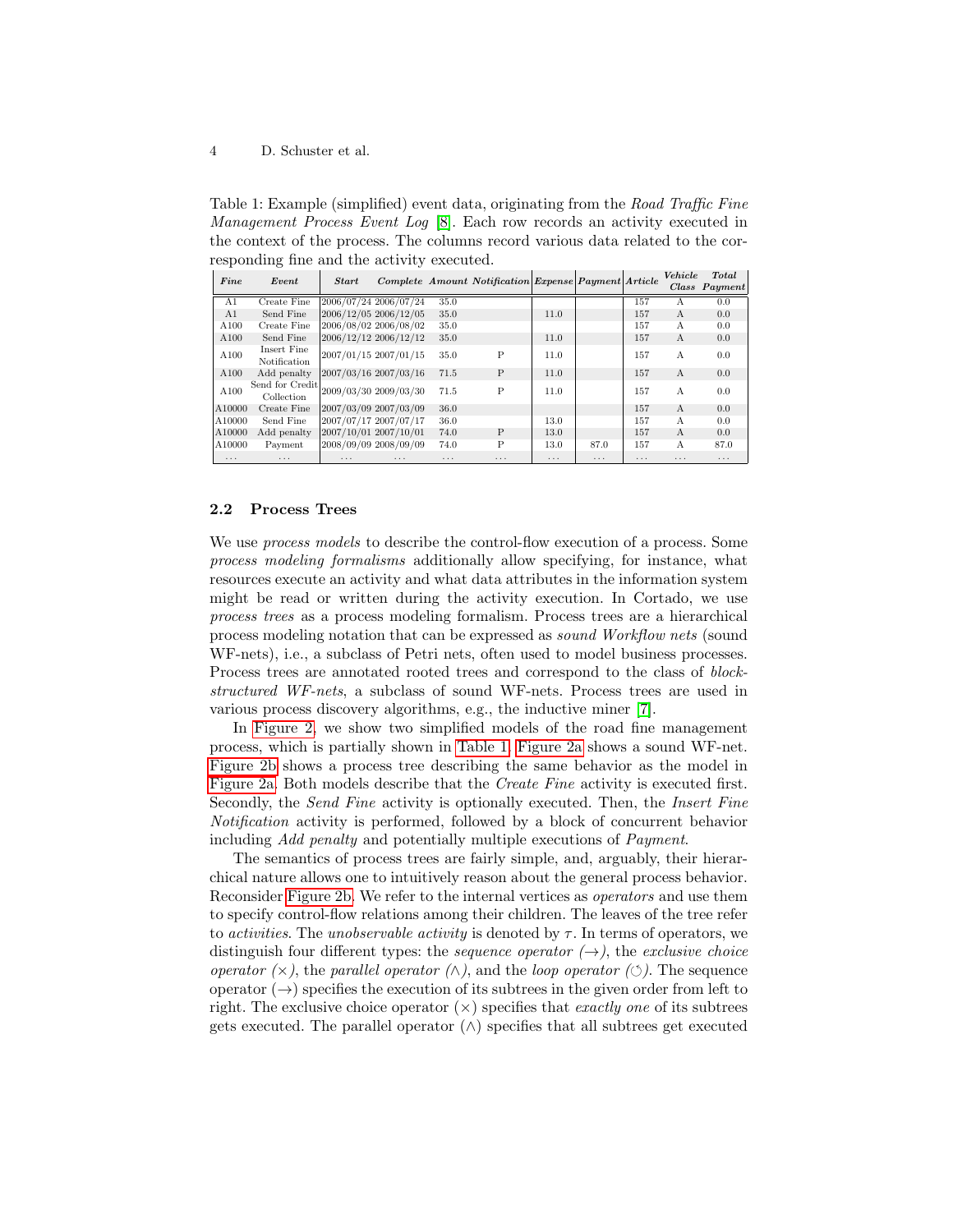<span id="page-4-1"></span>

(a) Simple example Petri net (sound WF-net) modeling a road fine management process.



(b) A process tree modeling the same behavior as the Petri net in [Figure 2a.](#page-4-1)

Fig. 2: Two process models, a Petri net [\(Figure 2a\)](#page-4-1) and a process tree [\(Figure 2b\)](#page-4-1), describing the same process behavior, i.e., a simplified fine management process

in any order and possibly interleaved. The loop operator  $(\circ)$  has exactly two subtrees. The first subtree is called the "do-part", which has to be executed at least once. The second subtree is called the "redo-part", which is optionally executed. If the redo-part gets executed, the do-part is required to be executed again.

# <span id="page-4-0"></span>3 Algorithmic Foundation

In this section, we briefly describe the algorithmic foundation of Cortado's incremental process discovery approach [\[10\]](#page-10-4). Consider [Figure 3,](#page-5-1) in which we present a schematic overview on said algorithmic foundation.

As an input, we assume a process model  $M$ , which is either given initially or the result of a previous iteration of the incremental discovery algorithm. Additionally, a *trace*  $\sigma' = \langle a_1, \ldots, a_n \rangle$ , i.e., a sequence of executed activities  $a_1, \ldots, a_n$ , is given. We assume that the trace  $\sigma'$  is not yet part of the language of model M (visualized as  $\sigma' \notin L(M)$ ). Note that  $\sigma'$  is selected by the user. If the incremental procedure has already been executed before, i.e., traces have been already added to the process model in previous iterations, we use those traces as input as well (visualized as  $\{\sigma_1, \sigma_2, \sigma_3, ...\}$  in [Figure 3\)](#page-5-1). The incremental process discovery algorithm transforms the three input artifacts into a new process model  $M'$  that describes the input trace  $\sigma'$  and the previously added traces  $\{\sigma_1, \sigma_2, \sigma_3, \ldots\}$ . In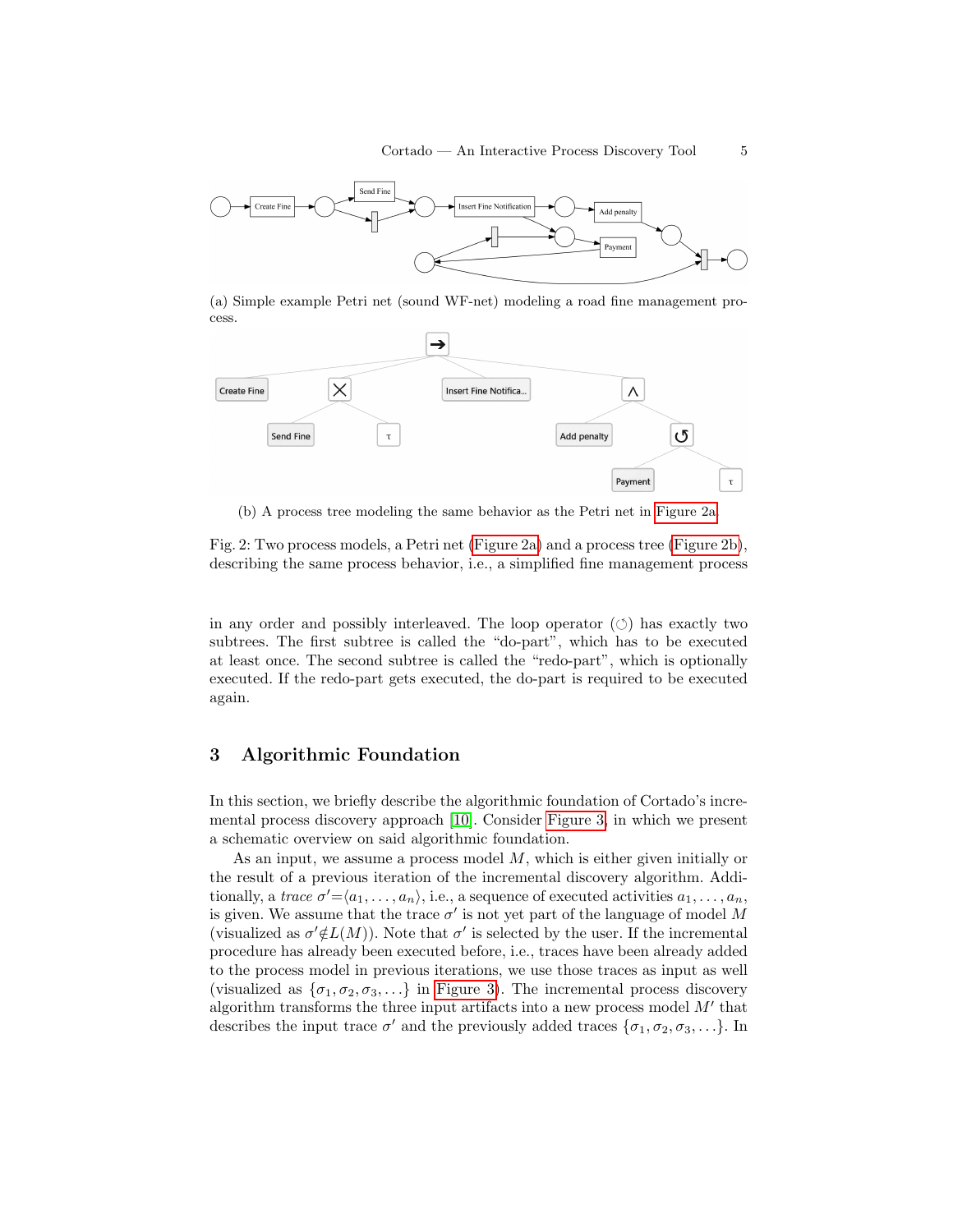<span id="page-5-1"></span>

Fig. 3: Schematic overview of incremental process discovery (presented in our earlier work [\[10\]](#page-10-4)), i.e., the algorithmic foundation of Cortado. Starting with an initial process model M and observed process behavior (a trace  $\sigma'$  capturing a sequence of executed process activities:  $a_1, \ldots, a_n$  that is not yet captured by the model, the incremental discovery approach alters the given process model M into a new model M' that additionally accepts the given trace  $\sigma'$ 

the next iteration, the user selects a new trace  $\sigma''$  to be added and the set of previously added traces gets extended, i.e.,  $\{\sigma_1, \sigma_2, \sigma_3, \ldots\} \cup \{\sigma'\}.$ 

As mentioned before, Cortado uses process trees as a process model formalism. The incremental discovery approach [\[10\]](#page-10-4) exploits the hierarchical structure of the input process tree M and pinpoints the subtrees where the given trace  $\sigma'$ deviates from the language described from the model. To identify the subtrees, the process tree is converted into a Petri net and alignments [\[2\]](#page-10-7) are calculated. Subsequently, the identified subtrees get locally replaced, i.e.,  $M'$  is a locally modified version of M.

## <span id="page-5-0"></span>4 Functionalities and User Interface

In this section, we present the main functionalities of Cortado. We do so along the lines of the user interface of Cortado as visualized in [Figure 4.](#page-6-0)

#### 4.1 I/O Functionalities

Cortado supports various importing and exporting functionalities, which can be triggered by the user by clicking the import/export buttons visualized in the left sidebar, see [Figure 4.](#page-6-0) Cortado supports importing event data stored in the IEEE eXtensible Event Stream (XES) format [\[1\]](#page-10-8). Furthermore, Cortado supports importing process tree models stored as a .ptml-file, for instance, if an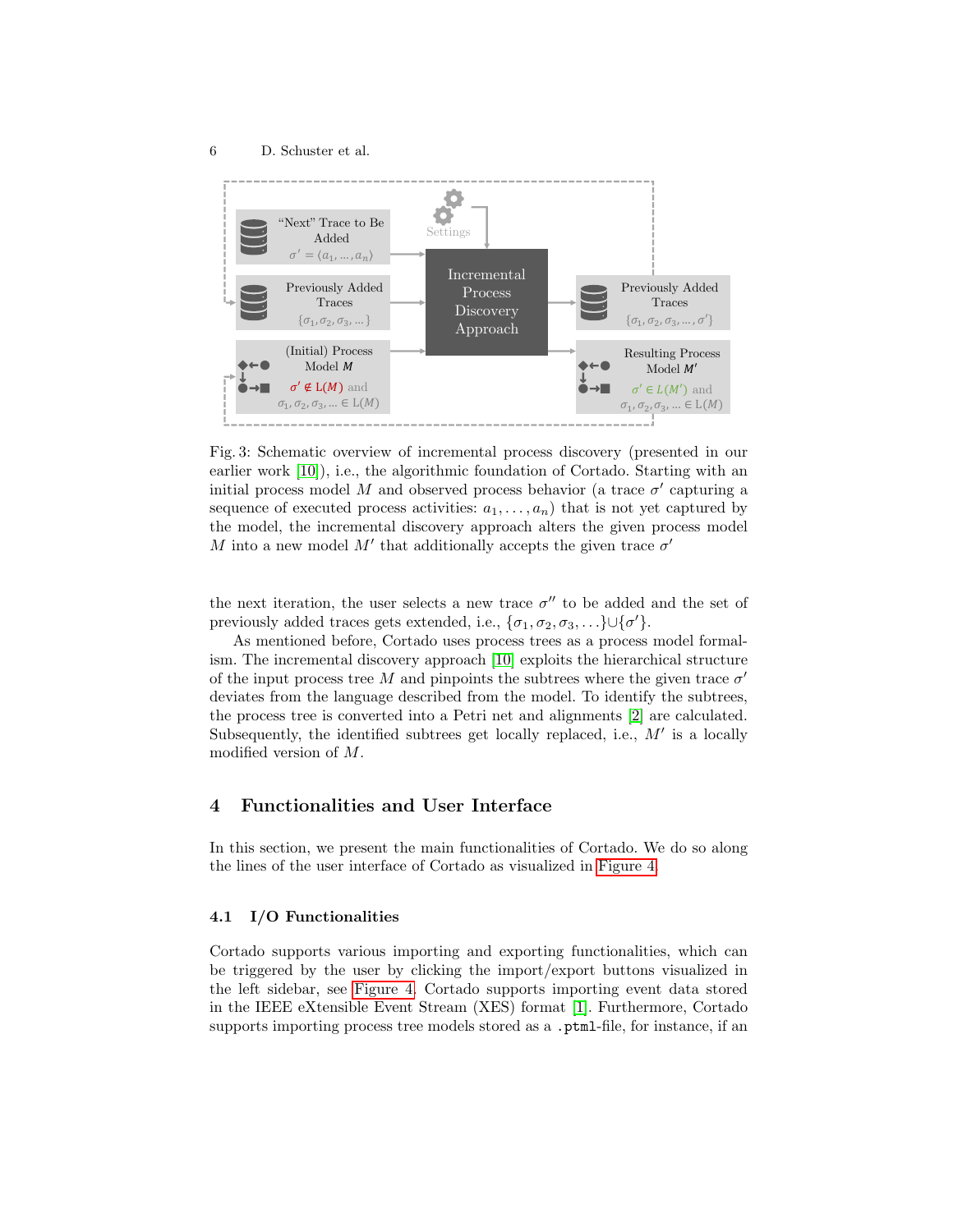<span id="page-6-0"></span>

Fig. 4: Screenshot of the graphical user interface of Cortado. In the screenshot, we have loaded the Road Traffic Fine Management Process Event Log [\[8\]](#page-10-5).

initial (manual) process model is available. Process tree model files (.ptml-files) can be generated, e.g., by process mining tools such as  $P\text{r}oM^3$  $P\text{r}oM^3$  and  $P\text{M}4P\text{y}^4$  $P\text{M}4P\text{y}^4$  $P\text{M}4P\text{y}^4$ .

Next to importing, Cortado supports exporting the discovered process model both as a Petri net (.pnml-file) and as a process tree (.ptml-file). In short, Cortado offers a variety of I/0 functionalities and, hence, can be easily combined with other process mining tools.

#### 4.2 Visualizing and Editing Process Trees

Cortado supports the visualization and editing of process trees. The "process tree under construction" – either loaded or iteratively discovered – is visualized in the upper half of the tool [\(Figure 4\)](#page-6-0). The user can interactively select subtrees or individual vertices of the process tree by clicking an operator or a leaf node. Various edit options, e.g., removing or shifting the selected subtree left or right, are available from the top bar of the application [\(Figure 4\)](#page-6-0). Apart from removing and shifting subtrees, the user can also add new subtrees to the process tree. [Figure 5](#page-7-0) shows a screenshot of the tree editor in detail. In the given screenshot, an inner node, a parallel operator  $(\wedge)$ , is selected. Based on the selected inner node, the user can specify the position where to add a new node in the dropdownmenu by clicking on either insert left, insert right or insert below. In the

<span id="page-6-1"></span><sup>3</sup> <https://www.promtools.org>

<span id="page-6-2"></span><sup>4</sup> <https://pm4py.fit.fraunhofer.de/>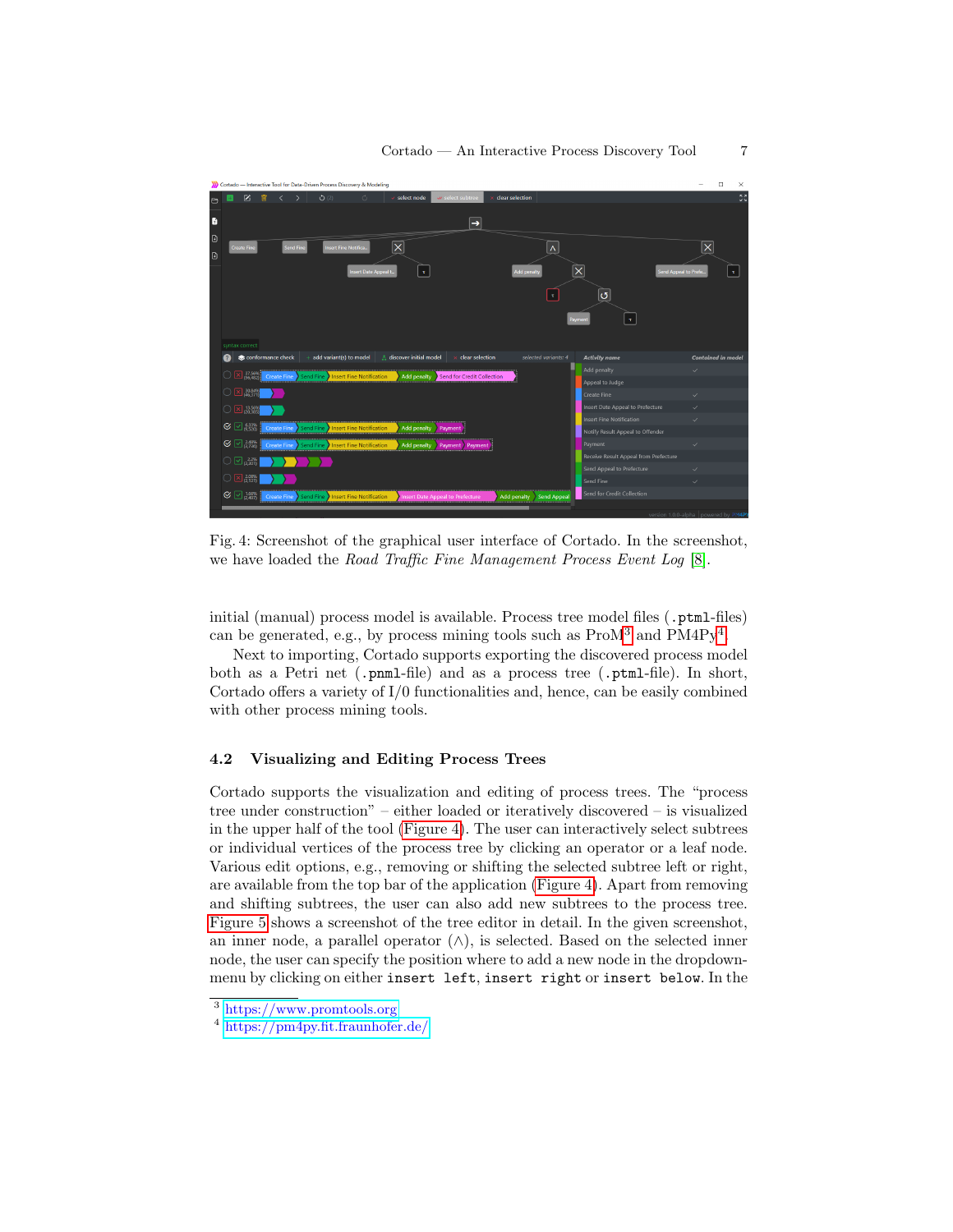<span id="page-7-0"></span>

Fig. 5: Screenshot of the process tree editor in Cortado

<span id="page-7-1"></span>

Fig. 6: Screenshot of the trace variants visualization in Cortado. There are two icons to the left of each trace variant. The left icon, a circle or a circle with a check mark, indicates whether a trace variant has been explicitly added to the model by the user. The right icon, a red cross or a green check mark, indicates if the trace variant is accepted by the current process model

given screenshot, insert right is selected. Next, the user can choose between an activity (a leaf node) or an operator (an inner node). By clicking on one of the options, the new node is added directly to the right of the selected node. In summary, the process tree editor in Cortado allows the user to alter the process tree at any time.

#### 4.3 Event Data Interaction

To visualize the loaded event data, Cortado uses trace variants. Clearly, multiple instances of a process can describe the exact same behavior regarding the sequence of observed activities. For example, the most frequently observed se-quence of behavior in the Road Traffic Fine Management Process Event Log [\[8\]](#page-10-5) (i.e., used in [Figure 4\)](#page-6-0), describes the sequence:  $\langle Create\, Fine, Send\, Fine, Insert$ Fine Notification, Add Penalty, Send for Credit Collection. In total, the process behavior of 56,482 fines (37.56% of the total number of recorded fines) follows this sequence of activities.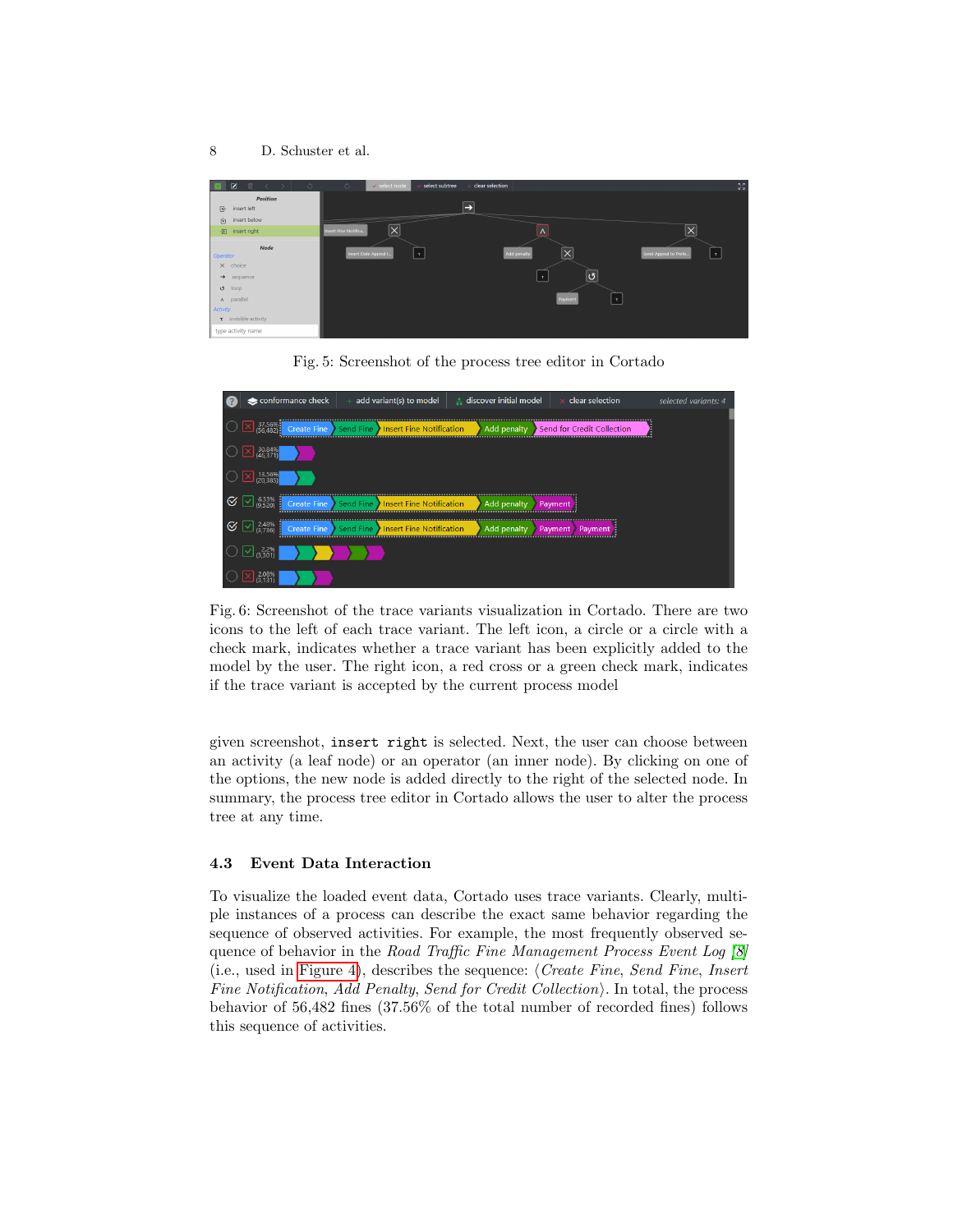Trace variants are visualized in Cortado as a sequence of colored chevrons. Each activity gets a unique color assigned. For instance, the activity Create Fine is assigned a blue color in [Figure 6.](#page-7-1) Cortado sorts the trace variants based on their frequency of occurrence, descending from top to bottom. By clicking a trace variant, the user "selects a variant". Selection of multiple variants is also supported. In case an initial model does not exist, clicking the discover initial model button discovers one from the selected trace variants using the Inductive Miner [\[7\]](#page-10-6), a process discovery algorithm that guarantees replay fitness on the given traces and returns a process tree. In case an initial model is present, the selected variants can be "added to the model" by clicking the add variant(s) to model button. In this case, Cortado performs incremental process discovery as described in [Section 3.](#page-4-0)

Left to each trace variant, we see statistics about its occurrence in the event log and two icons. The left-most icon, an empty circle or a white check mark, indicates whether or not the trace variant has been explicitly added to the model by the user [\(Figure 6\)](#page-7-1). A variant has been explicitly added by the user if either the variant was used to discover an initial model or the variant has been added to an existing model by applying incremental discovery, i.e., the variant was selected and the user pressed the button  $add$  variant(s) to model. Note that it is possible that a particular trace variant which was not explicitly selected by the user is described by the process model; however, after incrementally adding further variants to the model, the variant is potentially no longer described. In contrast, Cortado guarantees that explicitly added trace variants are always described by any future model incrementally discovered. However, since Cortado allows for manual tree manipulation at any time, it might be the case that an explicitly added variant is not described anymore by the tree due to manual changes to the process tree.

The right-most icon is either a red cross or a green check mark [\(Figure 6\)](#page-7-1). These icons indicate whether a trace variant is described/accepted by the process model, i.e., if a trace variant is in the language of the process model. For the computation of these conformance statistics, we use alignments [\[2\]](#page-10-7). Therefore, we internally translate the process tree into a Petri net and execute the alignment calculation. For instance, the first three variants in [Figure 6](#page-7-1) are not accepted by the current process model, but the last two variants are accepted. Similar to triggering incremental discovery, manipulations of the process tree potentially result in variants that are no longer described by the process model. To assess the conformity of traces after editing the process tree manually, the user can trigger a new conformity check by clicking the conformance check button.

Lastly, Cortado shows an overview list of all activities from the loaded event log. This overview is located in the lower right part of Cortado's user interface [\(Figure 4\)](#page-6-0). Besides listing the activity names, Cortado indicates – by using a check mark icon – which activities from the event log are already present in the process model under construction. Thereby, the user gets a quick overview of the status of the incremental discovery.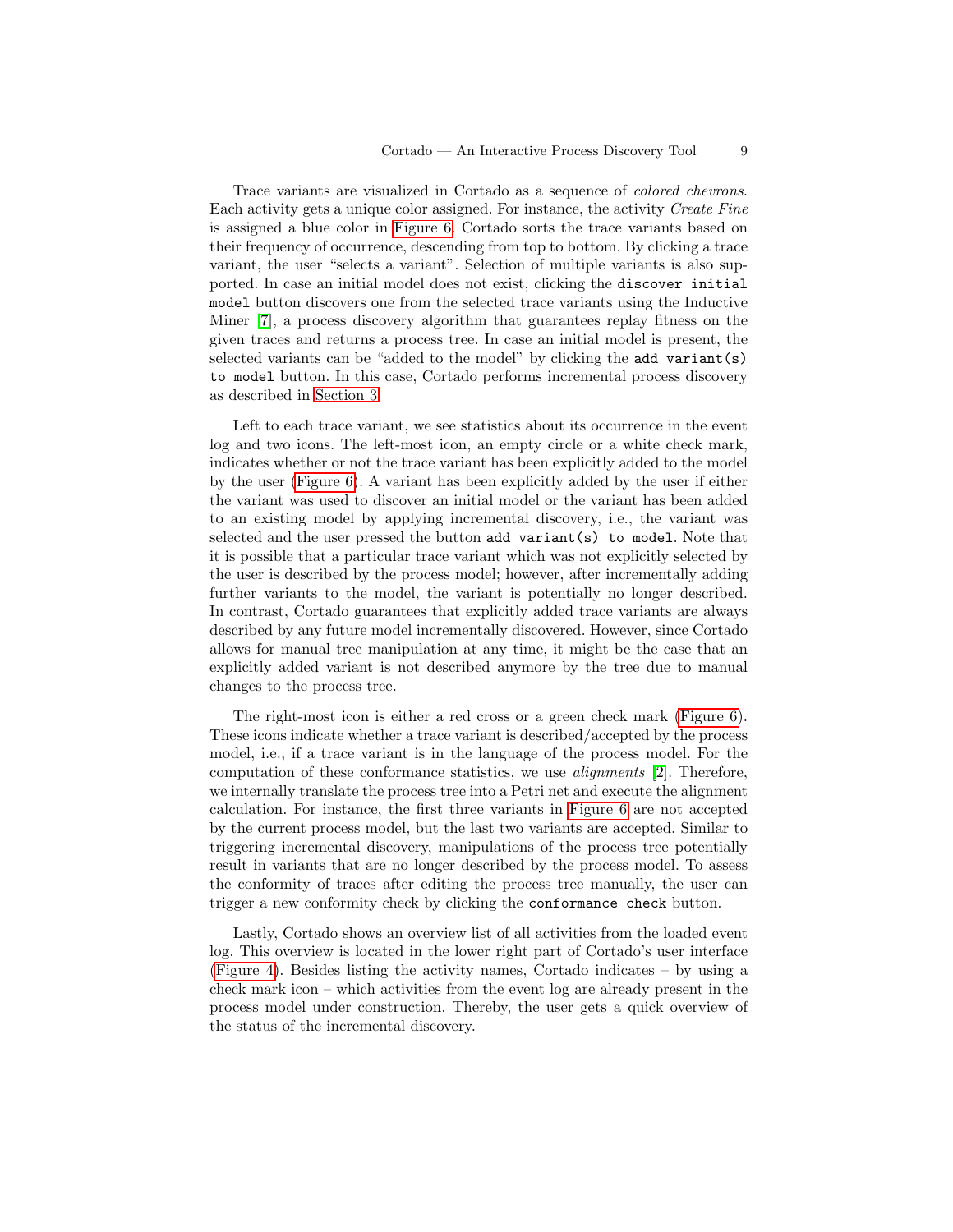10 D. Schuster et al.

# <span id="page-9-0"></span>5 Implementation and Installation

The algorithmic core of Cortado is implemented in Python. For the core process mining functionality, we use the  $PM4Py<sup>5</sup>$  $PM4Py<sup>5</sup>$  $PM4Py<sup>5</sup>$  library, a python library that contains, for instance, event log handling and conformance checking functionality. The GUI is implemented using web technologies, e.g., we chose the Electron<sup>[6](#page-9-3)</sup> and Angular[7](#page-9-4) framework to realize a cross-platform desktop application. For the graphical representation of the process tree and the trace variants we use the JavaScript library d3.js<sup>[8](#page-9-5)</sup>.

The tool is available as a desktop application and can be freely downloaded at [https://cortado.fit.fraunhofer.de/.](https://cortado.fit.fraunhofer.de/) The provided archive, a ZIP-file, contains an executable file that will start the tool. Upon starting, the data used within this paper, i.e., Road Traffic Fine Management Process [\[8\]](#page-10-5), gets automatically loaded. Moreover, the archive contains examples of other event logs available as XES-files in the directory example event logs.

## <span id="page-9-1"></span>6 Conclusion and Future Work

This paper presented Cortado, a novel tool for interactive process discovery and modeling. The tool enables the user to incrementally discover a process model based on observed process behavior. Therefore, Cortado allows to load an event log and visualizes the trace variants in an intuitive manner. Starting from an initial model, which can be either imported or discovered, the user can incrementally add observed process behavior to the process model under construction. Various feedback functionalities, e.g., conformance checking statistics and the activity overview, give the user an overview of the process model under construction anytime. Supporting common file formats such as XES and PNML, Cortado can be easily used with other process mining tools.

In future work, we plan to extend Cortado's functionality in various ways. First, we aim to offer more options for the user to interact with the underlying incremental discovery approach. For example, we plan to allow the user to *lock* specific subtrees during incremental discovery to prevent these from being modified further. We also plan, in case the user changes the tree in the editor, to provide improved and instant feedback on the conformance impact the changes have w.r.t. the loaded event log and the already explicitly added trace variants. However, since the calculation of conformance checking statistics  $-$  a crucial part for instant user feedback – is computationally complex, we plan to evaluate the extent to which approximation algorithms [\[9\]](#page-10-9) can be integrated.

Next to further functionality, we plan to conduct case studies with industry partners. Thereby, we aim to focus on the practical usability of Cortado. The goal is to investigate which interaction options are meaningful and understandable for the user interacting with Cortado.

<span id="page-9-2"></span><sup>5</sup> <https://pm4py.fit.fraunhofer.de/>

<span id="page-9-3"></span><sup>6</sup> <https://www.electronjs.org/>

<span id="page-9-4"></span><sup>7</sup> <https://angular.io/>

<span id="page-9-5"></span><sup>8</sup> <https://d3js.org/>